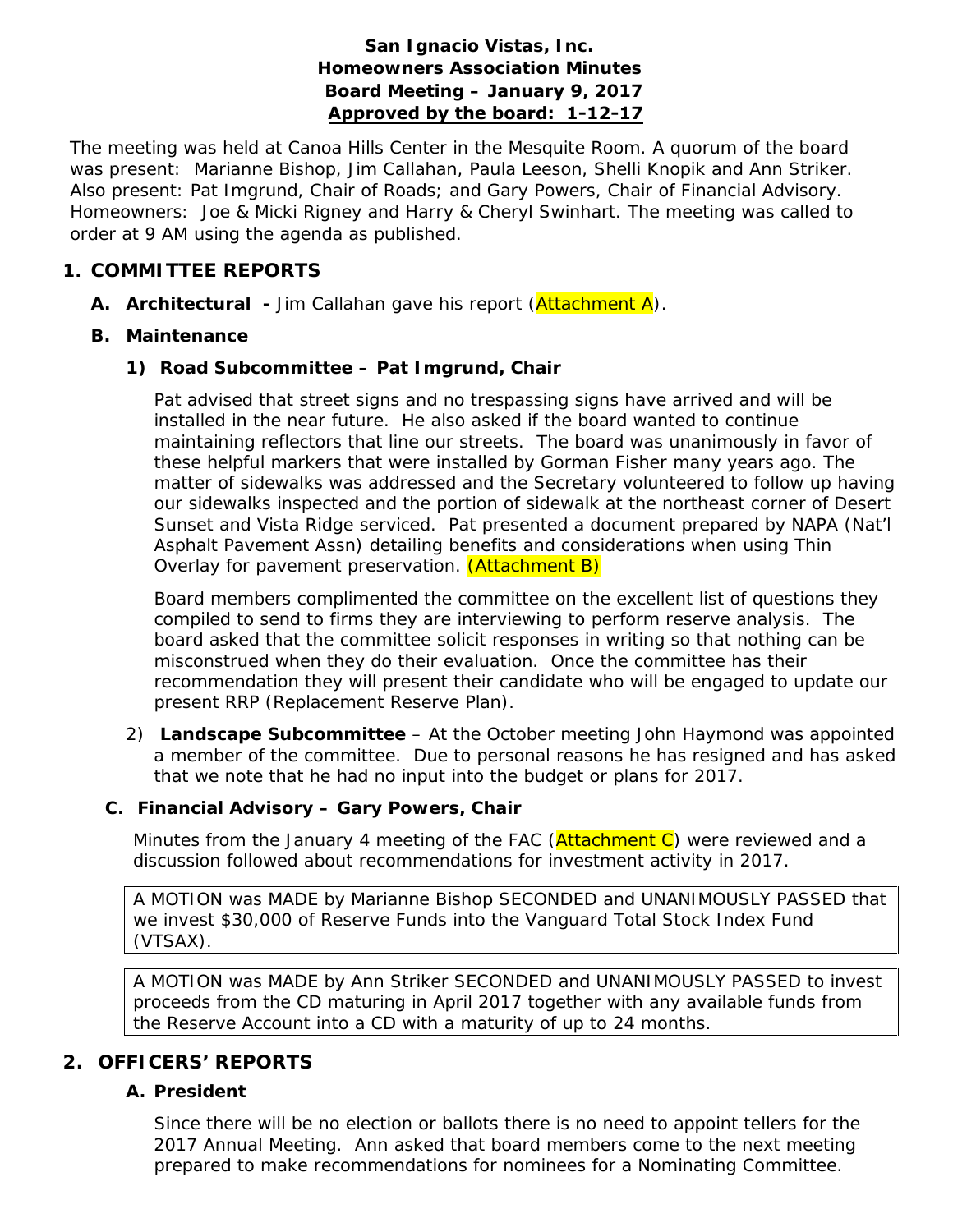A MOTION was MADE SECONDED and UNANIMOUSLY PASSED appointing Judy Barkley as the chair and Jack Powers as a member of the 2017 Audit Committee.

## **B. Secretary**

The minutes of the November 14, 2016 meeting were emailed to the board members after the meeting and were unanimously approved as distributed.

The next social event will be held at Canoa Hills Center on Saturday, February 4, Thus far about 21 people have sent in a reservation. The Secretary will email a reminder with a reservation form now that the holidays have passed.

The Christmas decorating was done by:

Decorating: Bonin, Jack; Bybee, Bob; Callahan, Jim; Felstet, Duane& Jane Karr; Knopik, Randy & Shelli; Leeson, Paula; Mowris, Jerry & Leah Sachtjen. Take Down: Felstet, Duane; Fickes, Sharon; Gregory, Linda; Knopik, Randy & Shelli; Leeson, Paula; Mowris, Jerry and Schwandt, Linda. These homeowners responded to an email "Call for Help" and graciously responded. Many compliments were received in response to their efforts.

A MOTION was MADE by Marianne Bishop SECONDED and UNANIMOUSLY PASSED to set the record date for Homeowners eligible to receive a Notice and Agenda for the Annual Meeting of Members as January 21, 2017.

The February 6 board meeting will be dedicated to putting together the Power Point for the Annual Meeting of Homeowners.

## **C. Treasurer**

The Financial statement ending December 31, 2016 was reviewed. Except for 8 homeowners all have paid their dues. The 2017 contribution to the Reserve Fund of \$50,160 was made on January 3, 2017.

A MOTION was MADE by Ann Striker SECONDED and UNANIMOUSLY PASSED accepting the Treasurer's Report (**Attachment D)** subject to Audit.

A MOTION was MADE by Jim Callahan SECONDED and UNANIMOUSLY PASSED adopting the 2017 Budget. (**Attachment E).** 

A MOTION was MADE by Ann Striker SECONDED and UNANIMOUSLY PASSED accepting the 2016 Replacement Reserve Plan dated January 2, 2017 (**Attachment F**)

A MOTION was MADE by Paula Leeson SECONDED and UNANIMOUSLY PASSED to retain excess revenue from 2016 in the Operating Fund.

## **3. CONTINUING BUSINESS - None**

## **4. NEW BUSINESS - None**

## **5. ADJOURNMENT**

The meeting was adjourned at 10:30 AM. The next meeting is February 6, 2017 will be held in the Mesquite Room of Canoa Hills Center starting at 9 AM.

Respectfully submitted, /s/ Marianne Bishop, Secretary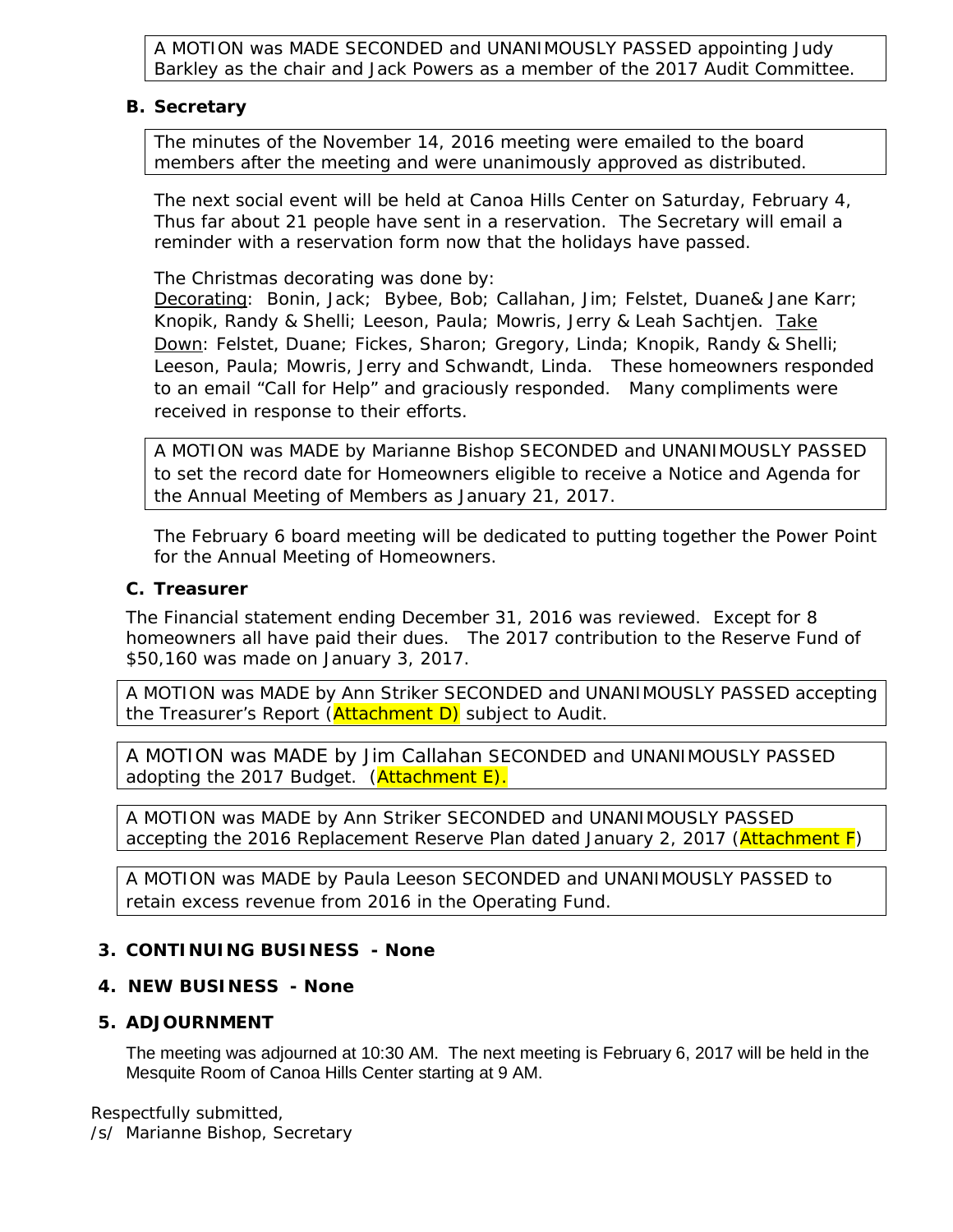## ATTACHMENT A

## ARCHITECTURAL COMMITTEE (AC) REPORT JAN 2017

| <b>LOT</b> | <b>REQUEST</b><br><b>DATE</b> | <b>REQUEST</b>             | <b>ACTION</b> | <b>DATE</b>    |
|------------|-------------------------------|----------------------------|---------------|----------------|
| 171        | $11 - 18 - 16$                | <b>PAINT APPLICATION</b>   | APPROVED      | $11 - 18 - 16$ |
| 053        | $11 - 22 - 16$                | NEW GATE TO FRONT ENTRYWAY | APPROVED      | $11 - 23 - 16$ |
| 053        | 11-27-16                      | <b>PAINT APPLICATION</b>   | APPROVED      | $11 - 27 - 16$ |
| 174-175    | $12 - 7 - 16$                 | <b>SOLDIER WALL</b>        | APPROVED      | $12 - 8 - 16$  |
|            |                               |                            |               |                |
|            |                               |                            |               |                |
|            |                               |                            |               |                |

#### Lot 040

On December 21 the home at 1800 West Vista Ridge Drive was painted without submission of a Paint Application. Unfortunately the color selected for the trim color is not on our paint pallet. The Secretary contacted our color consultant and was directed to advise the homeowner of the necessity to repaint the trim. This will be done using Weathered Leather being the closest color available to satisfy both the homeowner and our pallet.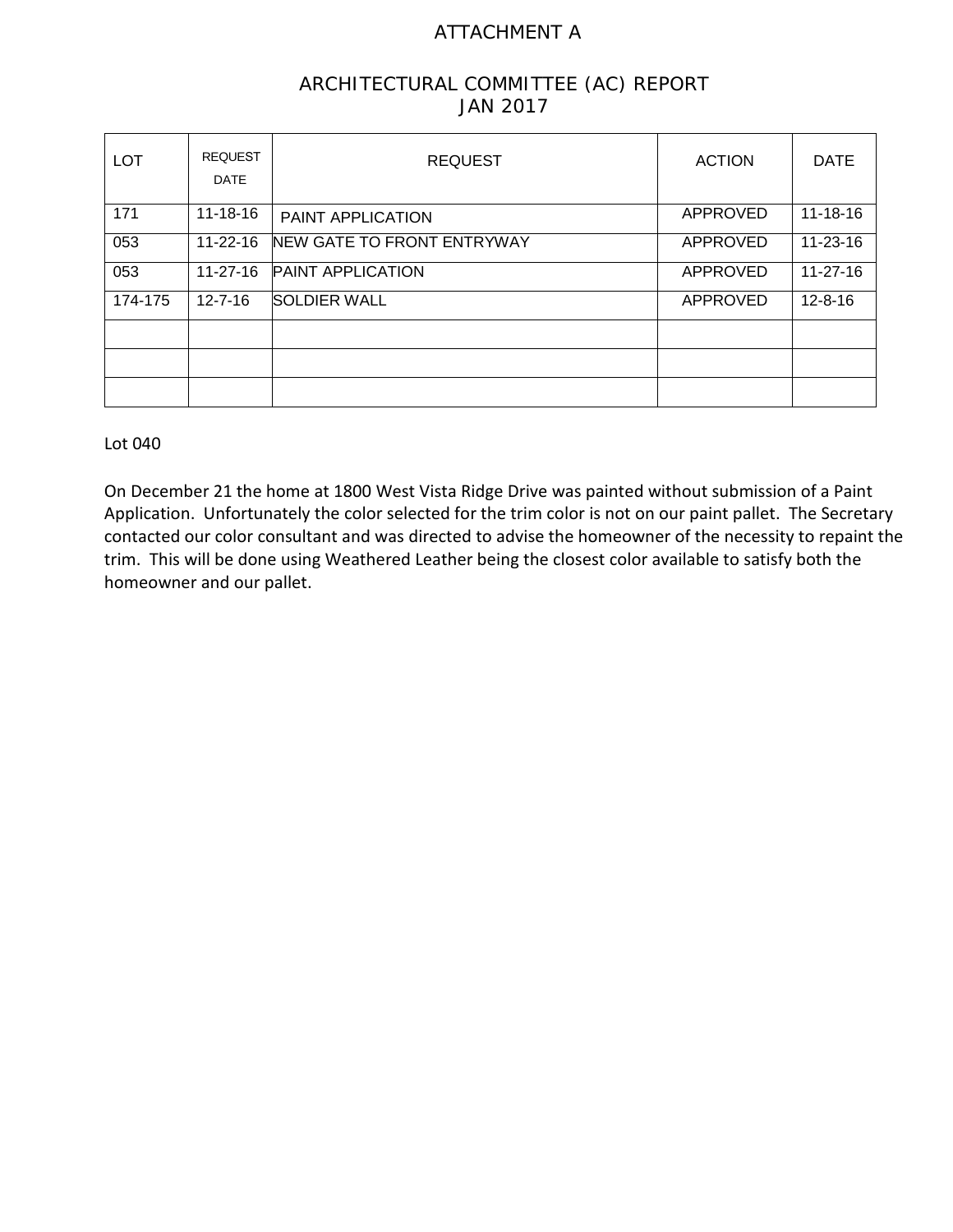# **Conclusions**  - Benefits



**lllollf40M,t,1. ;!ilill'ltAU IIAll't"M.NT A.ISOClollYION** 

Thin Overlays for Pavement Preservation •Improve Ride Quality •Reduce Distresses \_,•Maintain Road Geometrics •Reduce Noise •Low Life Cycle Costs •Provide Long Lasting Service **≻ Place before extensive rehab required**   $\frac{1}{2}$  ///  $\triangleright$  Expected performance **•10 years or more on asphalt** •6 to 10 years on PCC.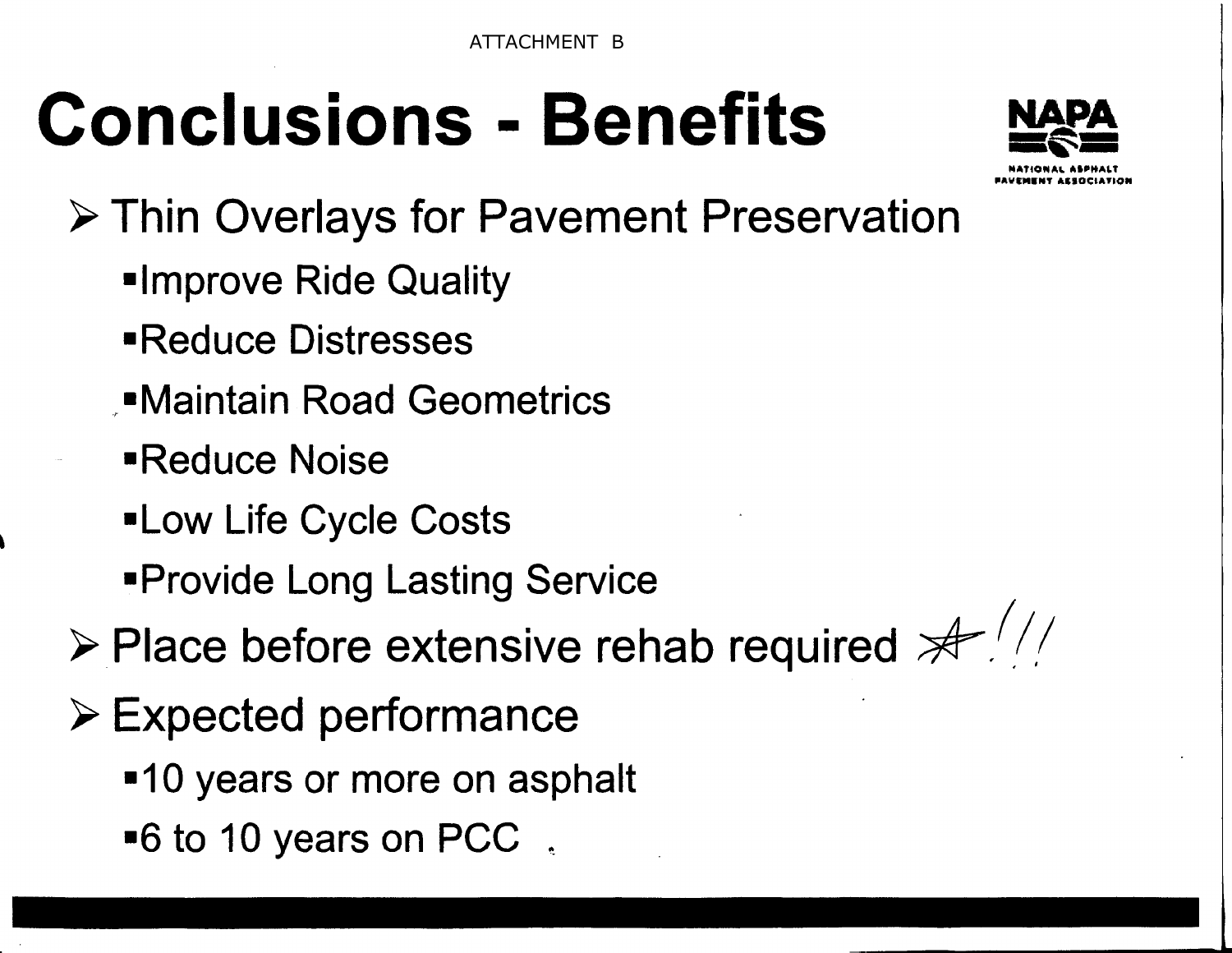# Economics



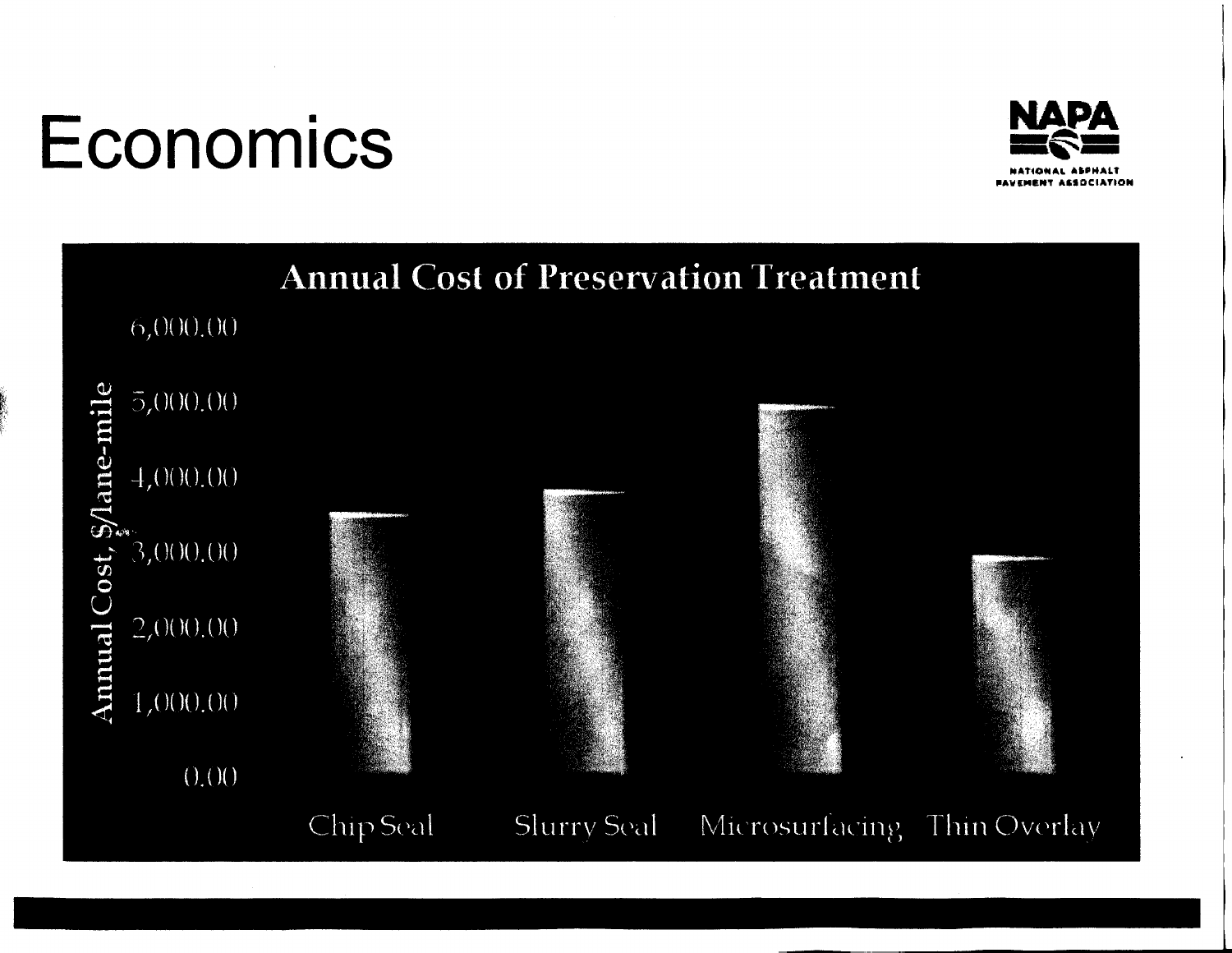## ATTACHMENT C

## JANUARY 4, 2017 FINANCIAL ADVISORY COMMITTEE MEETING MINUTES

- ATTACHMENT C<br>
1. ANUARY 4, 2017 FINANCIAL ADVISORY COMMITTEE<br>
MEETING MINUTES<br>
1. ROLL CALL:1 PM Present, Terry Arnholt, Marianne Bishop, Pat<br>
1. Imgrund, Gary Powers, Jack Powers, Excused absent, Ann Striker<br>
2. 2017 BUDE Imgrund, Gary Powers, Jack Powers, Excused absent, Ann Striker ATTACHMENT C<br>
JANUARY 4, 2017 FINANCIAL ADVISORY COMMITTEE<br>
MEETING MINUTES<br>
1. ROLL CALL:1 PM Present, Terry Arnholt, Marianne Bishop, Pat<br>
Imgrund, Gary Powers, Jack Powers, Excused absent, Ann Striker<br>
2. 2017 BUDET: mo
- Unanimous vote to approve
- 3. 2017 RESERVE FUNDING PLAN: motion to approve Pat Imgrund, 2<sup>nd</sup> Jack Powers Unanimous vote to approve
- 1. ROLL CALL:1 PM Present, Terry Arnholt, Marianne Bishop, Pat<br>Imgrund, Gary Powers, Jack Powers, Excused absent, Ann Striker<br>2. 2017 BUDET: motion to approve Pat Imgrund, 2<sup>nd</sup> Jack Powers<br>Unanimous vote to approve<br>3. 201 Terry Arnholt, 2nd Jack Powers Unanimous vote to approve
- 
- 2. 2017 BUDET: motion to approve Pat Imgr<br>
Unanimous vote to approve<br>
3. 2017 RESERVE FUNDING PLAN: motion to<br>
Jack Powers Unanimous vote to approve<br>
4. DECEMBER 31, 2016 FINANCIAL STATEME<br>
Terry Arnholt, 2<sup>nd</sup> Jack Power A) motion to invest approximately \$30,000 of Reserve Funds (up to the maximum allowable under the Investment policy) in the Vanguard Total Stock index fund. Marianne Bishop 2nd Terry Arnholt approved 3 votes Yes, 1 Na, Pat Imgrund, 1 Abstain, Jack Powers A) motion to invest approximate the maximum allowable und Vanguard Total Stock index f<br>Arnholt approved 3 votes Ye<br>Powers<br>B) motion to invest proceeds fr<br>together with any excess fur<br>in a new CD with a maturity<br>Terry Arnho
	- B) motion to invest proceeds from the CD maturing in April 2017 together with any excess funds available in the Reserve Account in a new CD with a maturity up to 24 months Terry Arnholt 2nd Marianne Bishop unanimous vote to approve
-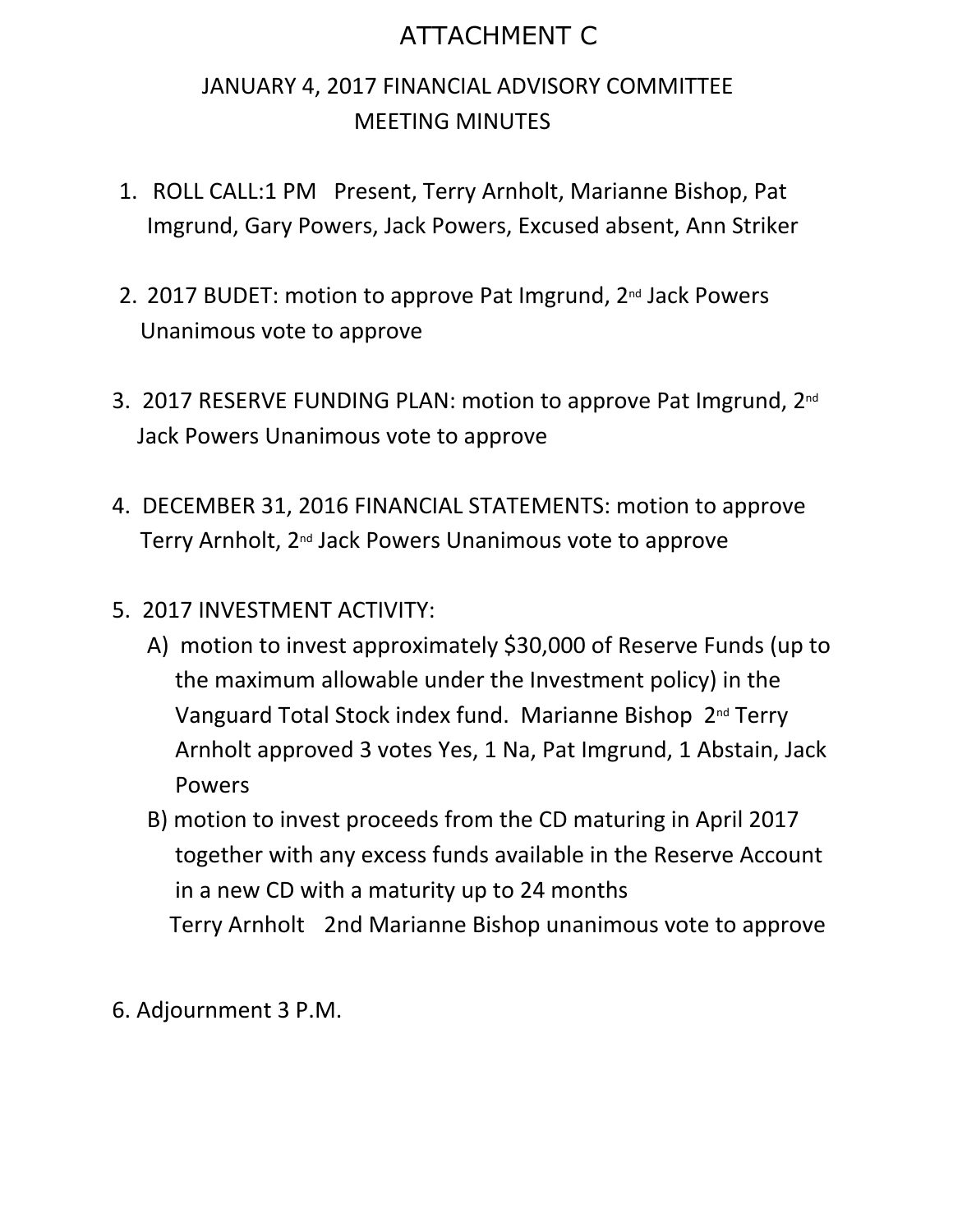## ATTACHMENT D

1/2/201712:17 PM Cash Basis

SAN IGNACIO VISTAS, INC. BALANCE SHEET As of December 31, 2016

|                                                   | <b>OPERATING</b> | <b>RESERVE</b> |         |
|---------------------------------------------------|------------------|----------------|---------|
| <b>ASSETS</b>                                     |                  |                |         |
| <b>120 - COMMERCE CHECKING</b>                    | 105,010          |                |         |
| <b>1502 - COMMERCE RESERVE</b>                    |                  | 23,106         |         |
| 1505 - WELLESLEY INCOME VWIAX (MV = 128,090)      |                  | 123,254        |         |
| 1507 - WASH FED 5yr 2/13/20 APY 1.93%             |                  | 62,222         |         |
| 1508 · GOLDMAN SACHS CD .85% -4-28-17 (MV-99,989) |                  | 100,001        |         |
| 1509 - COMMERCE CD 6/30/17 APY .98%               |                  | 101,705        |         |
| 1510 - WELLINGTON - VWENX (MV = 58,087)           |                  | 52,548         |         |
| 1511 - VANGUARD - MM                              |                  | 1,282          |         |
|                                                   |                  | 464,118        |         |
| <b>Total Current Assets</b>                       |                  |                | 569,128 |
| <b>LIABILITIES &amp; EQUITY</b>                   |                  |                |         |
| 250 - Assessments Rec'd in Advance                | 91,690           |                |         |
| <b>Equity</b>                                     |                  |                |         |
| 300 · Operating Fund Balance                      | 6,887            |                |         |
| 3000 - Reserve Fund Balance                       |                  | 431,899        |         |
| <b>Net Income</b>                                 | 6,431            | 32,221         |         |
| <b>Total Equity</b>                               | 105,008          | 464,120        |         |
| <b>TOTAL LIABILITIES &amp; EQUITY</b>             |                  |                | 569,128 |
|                                                   |                  |                |         |
| <b>PROCEEDS FROM WELLESLEY</b>                    | 23,254           |                |         |
| <b>PROCEEDS FROM WELLINGTON</b>                   | 2,548            |                |         |
| PROCEEDS FROM GOLDMAN SACHS CD                    | 1,282            |                |         |
| <b>VANGUARD INVESTMENT INCOME</b><br>Total:       | 27,084           |                |         |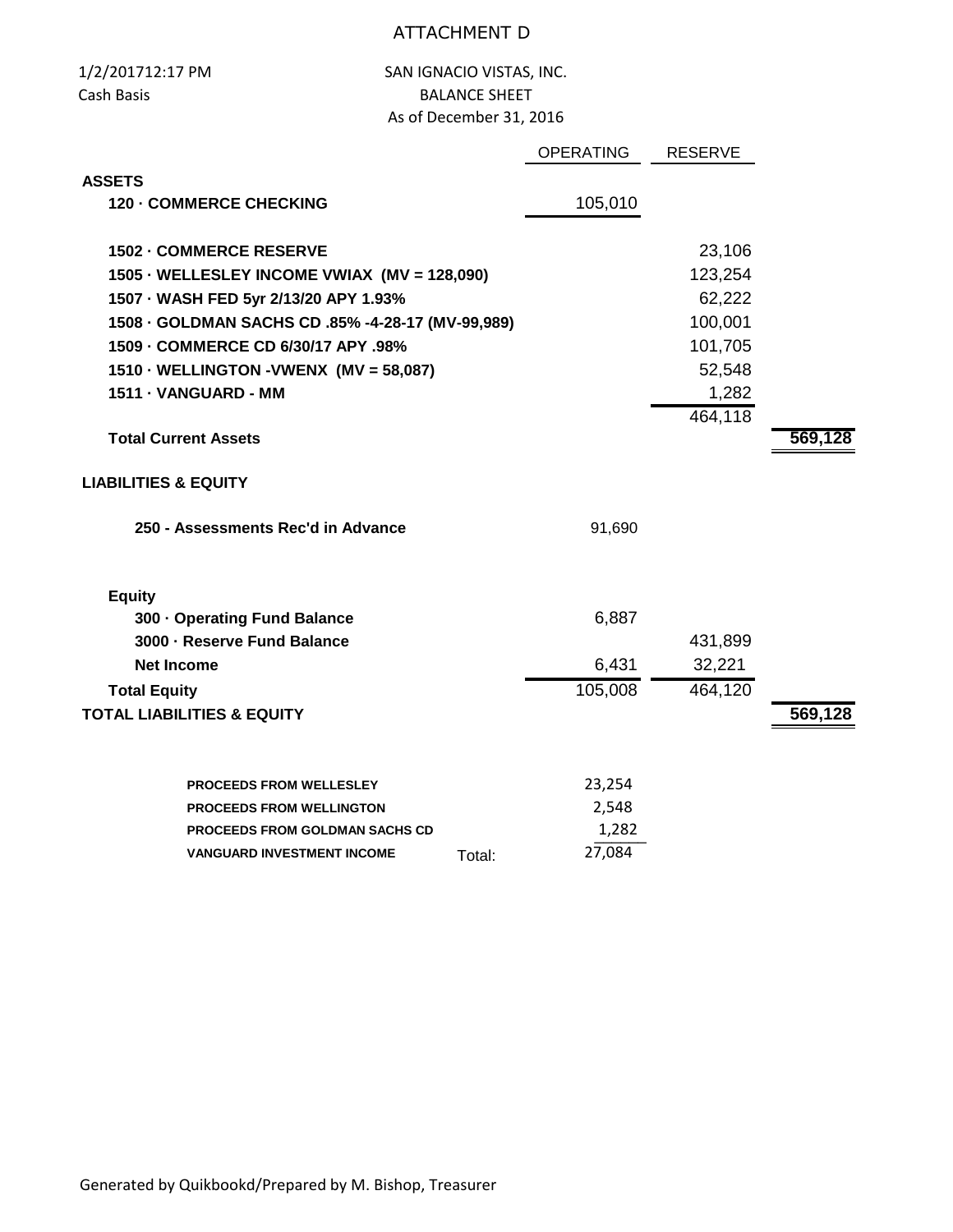1/2/2017 12:17 PM

Cash Basus

## SAN IGNACIO VISTAS, INC. Actual vs. Budget As of 12-31-16

|                                   | Operating     |               | Reserve       |               | <b>Total</b>  |               |
|-----------------------------------|---------------|---------------|---------------|---------------|---------------|---------------|
|                                   | <b>Actual</b> | <b>Budget</b> | <b>Actual</b> | <b>Budget</b> | <b>Actual</b> | <b>Budget</b> |
| <b>Income</b>                     |               |               |               |               |               |               |
| 400 - Assessments                 | 67,949        | 67,949        | 51,750        | 51,750        |               |               |
| 410 · Transfer and Document Fees  | 4,850         | 3,000         |               |               |               |               |
| 420 · Operating Fund Interest     | 126           | 120           |               |               |               |               |
| 4200 - Reserve Fund Interest      |               |               | 10,744        | 9,000         |               |               |
|                                   | 72,925        | 71,069        | 62,494        | 60,750        |               |               |
| <b>Total Income</b>               |               |               |               |               | 135,419       | 131,819       |
| <b>Expense</b>                    |               |               |               |               |               |               |
| <b>Maintenance Expenditures</b>   |               |               |               |               |               |               |
| 500 · Yearly Contract             | 30,020        | 30,000        |               |               |               |               |
| 501 - Invasive Grass              | 466           | 2,500         |               |               |               |               |
| 502 · Tree Triming                | 3,542         | 3,600         |               |               |               |               |
| 503 - Utilities                   | 281           | 300           |               |               |               |               |
| 505 - Other Maintenance           | 9,419         | 4,000         |               |               |               |               |
| 506 - Erosion Mitigation          | 650           | 2,000         |               |               |               |               |
| 507 - Plant Replace               | 690           | 2,200         |               |               |               |               |
| 5006 - Erosion Mitigation         |               |               | 6,936         |               |               |               |
| 5000 - Street Repairs             |               |               | 23,337        | 35,000        |               |               |
| <b>Total Maintenance</b>          | 45,068        | 44,600        | 30,273        | 35,000        |               |               |
| <b>Administrative</b>             |               |               |               |               |               |               |
| 510 - Contract Service            | 12,000        | 12,000        |               |               |               |               |
| 511 · Board                       | 124           | 500           |               |               |               |               |
| $512 -$ Legal                     | 475           | 1,500         |               |               |               |               |
| 513 - Communications              |               |               |               |               |               |               |
| 513.1 Computer and Internet       | 1,080         | 1,100         |               |               |               |               |
| 513.2 · Telephone                 | 1,089         | 1,000         |               |               |               |               |
| 513.3 - Office Supplies           | 110           | 50            |               |               |               |               |
| 513.4 · Printing/Reproduction     | 665           | 2,000         |               |               |               |               |
| 513.5 · Postage/Delivery          | 132           | 250           |               |               |               |               |
| 513.6 - Record Storage            | 456           | 460           |               |               |               |               |
| <b>Total 513 - Communications</b> | 3,532         | 4,860         |               |               |               |               |
| <b>Total Administrative</b>       | 16,131        | 18,860        |               |               |               |               |
| <b>Other Operating</b>            |               |               |               |               |               |               |
| 521 - Insurance                   | 3,475         | 3,500         |               |               |               |               |
| 522 - Membership Fee - GVC        | 1,710         | 1,710         |               |               |               |               |
| 523 - Taxes and Contingency       | 110           | 400           |               |               |               |               |
| <b>Total Other Operating</b>      | 5,295         | 5,610         |               |               |               |               |
| <b>Total Expense</b>              | 66,494        | 69,070        | 30,273        | 35,000        |               |               |
| <b>Net Income</b>                 | 6,431         | 1,999         | 32,221        | 25,750        |               |               |
| <b>Beginning Fund Balance</b>     | 6,887         | 6,887         | 431,898       | 431,898       |               |               |
| <b>Ending Fund Balance</b>        | 13,318        | 8,886         | 464,119       | 457,648       | 477,437       | 466,534       |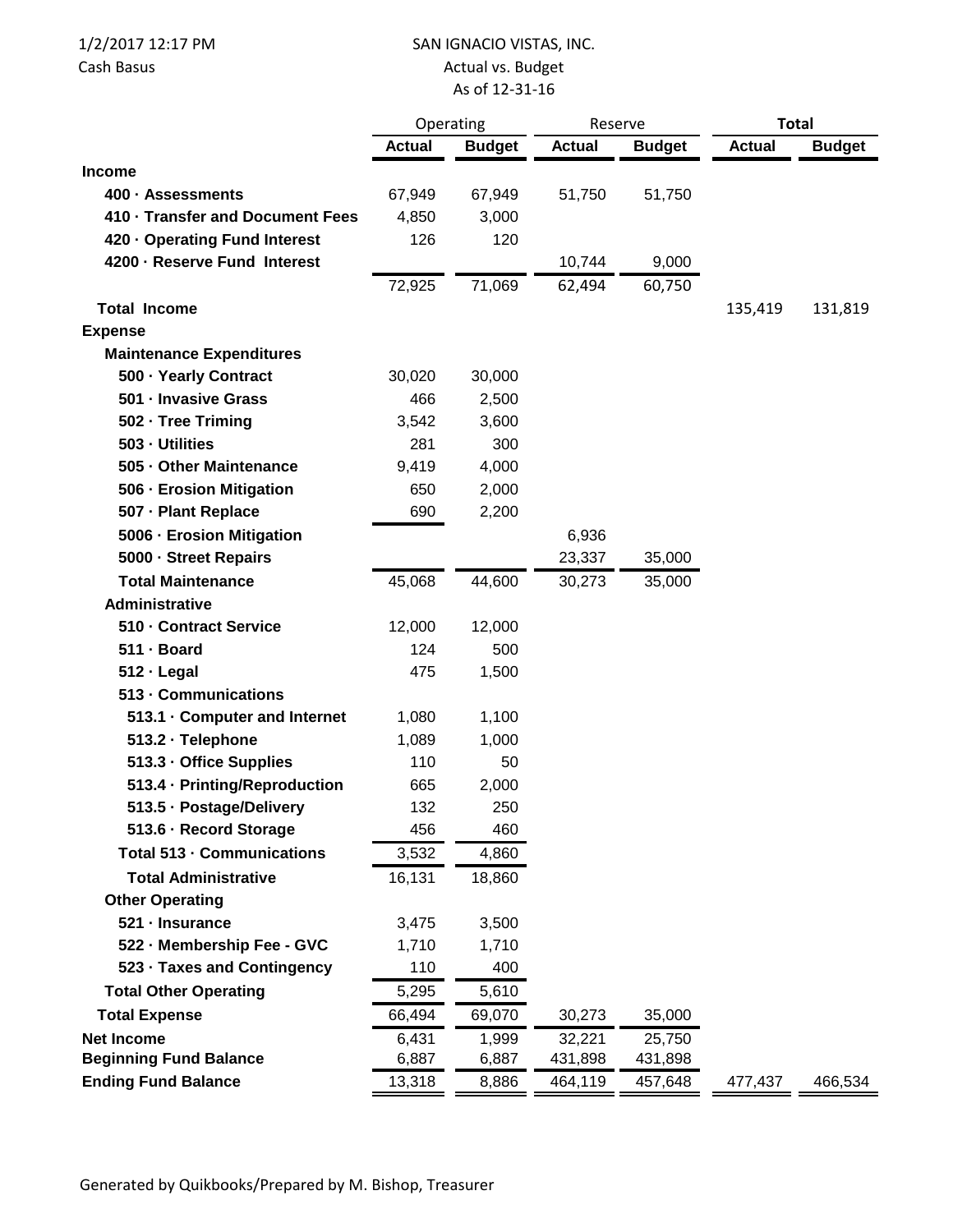## ATTACHMENT E

1/8/2017 ; 7:24 PM **SAN IGNACIO VISTAS, INC. 2017 PRELIMINARY BUDGET For Board Meeting:** 1-9-17

|                                                     | <b>Operating</b><br><b>BUDGET</b> | <b>Reserve</b><br><b>BUDGET</b> | <u>Total</u><br><b>INCOME</b> |
|-----------------------------------------------------|-----------------------------------|---------------------------------|-------------------------------|
| <b>REVENUE</b>                                      |                                   |                                 |                               |
| 400 · Assessments @ 530 YR                          | 70,860                            | 50,160                          |                               |
| 410 · Transfer and Document Fees                    | 3,000                             |                                 |                               |
| 420 · Operating Fund Interest                       | 120                               |                                 |                               |
| 4200 - Reserve Fund Interest                        |                                   | 11,603                          |                               |
| <b>Total Revenue</b>                                | 73,980                            | 61,763                          | 135,743                       |
| <b>EXPENSE</b>                                      |                                   |                                 |                               |
| <b>Maintenance</b>                                  |                                   |                                 |                               |
| 500 · Yearly Contract                               | 30,000                            |                                 |                               |
| 501 - Invasive Grass                                | 3,000                             |                                 |                               |
| 502 - Tree Trimming                                 | 4,900                             |                                 |                               |
| 503 - Utilities                                     | 470                               |                                 |                               |
| 505 - Other Maintenance                             | 5,000                             |                                 |                               |
| 506 - Erosion Mitigation                            | 2,000                             |                                 |                               |
| 507 - Plant Replacement                             | 2,300                             |                                 |                               |
| 5000 - Street Repairs                               |                                   |                                 |                               |
| 4201 - Reserves-Misc (Study)                        |                                   | 2,000                           |                               |
| 5006 - Erosion Mitigation                           |                                   | 13,000                          |                               |
| <b>Total Maintenance Expenditures</b>               | 47,670                            | 15,000                          |                               |
| <b>Administrative</b>                               |                                   |                                 |                               |
| 510 - Contract Service                              | 12,600                            |                                 |                               |
| 511 - Board                                         | 500                               |                                 |                               |
| $512 \cdot$ Legal                                   | 1,500                             |                                 |                               |
| 513 - Communications                                |                                   |                                 |                               |
| 513.1 • Computer and Internet                       | 1,100                             |                                 |                               |
| 513.2 · Telephone                                   | 1,300                             |                                 |                               |
| 513.3 - Office Supplies                             | 50                                |                                 |                               |
| 513.4 · Printing/Reproduction                       | 2,000                             |                                 |                               |
| 513.5 · Postage/Delivery                            | 250                               |                                 |                               |
| 513.6 - Record Storage                              | 500                               |                                 |                               |
| Total 513 - Communications                          | 5,200                             |                                 |                               |
| <b>Total Administrative</b>                         | 19,800                            |                                 |                               |
| <b>Operating</b>                                    |                                   |                                 |                               |
| 520 - Audit and Accounting                          |                                   |                                 |                               |
| 521 - Insurance                                     | 3,500                             |                                 |                               |
| 522.2 · GV Council                                  | 1,710                             |                                 |                               |
| 523 · Taxes and Contingency                         | 400                               |                                 |                               |
| <b>Total Operating</b>                              | 5,610                             |                                 |                               |
| <b>Total Expenditures</b>                           | 73,080                            | 15,000                          | 88,080                        |
| <b>Excess Revenue <expenditures></expenditures></b> | 900                               | 46,763                          | 47,663                        |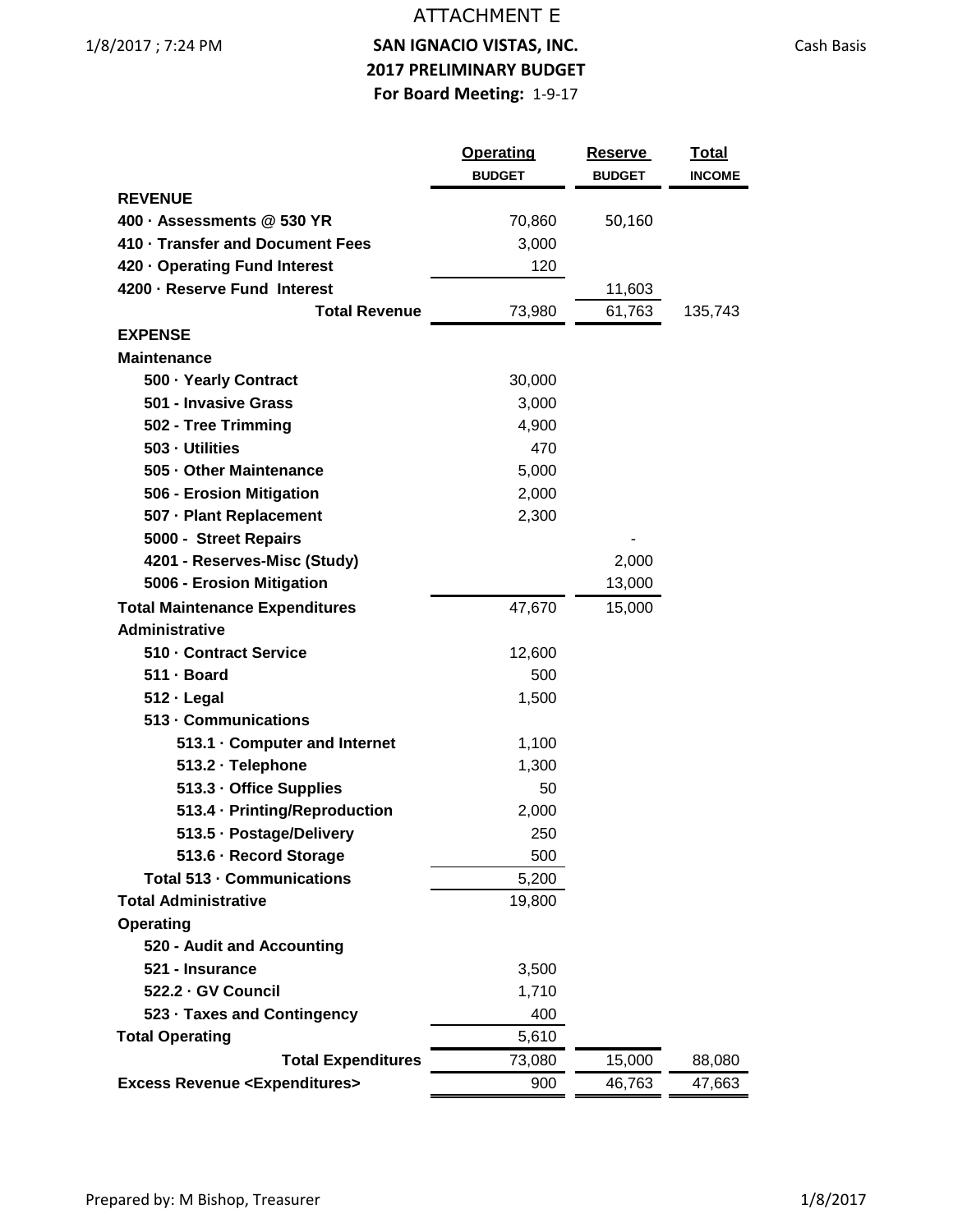|                         | SAN IGNACIO VISTAS INC. |               |        |                      | REPLACEMENT RESERVE PLAN - ADOPTED BY SIV BOARD 1-9-17                                                                                                                                     | <b>ATTACHMENT F</b> |                     |                    |                            |           |             |               | <b>FUNDING PLAN 2016-2050</b> |
|-------------------------|-------------------------|---------------|--------|----------------------|--------------------------------------------------------------------------------------------------------------------------------------------------------------------------------------------|---------------------|---------------------|--------------------|----------------------------|-----------|-------------|---------------|-------------------------------|
|                         |                         |               |        | <b>Contributions</b> |                                                                                                                                                                                            |                     | <b>Expenditures</b> |                    | <b>CALCULATION OF DUES</b> |           |             |               |                               |
|                         | <b>Opening</b>          | <b>RETURN</b> |        | <b>Reserve</b>       | <b>CONTRIBUTION</b>                                                                                                                                                                        |                     | Reserve             | <b>Ending</b>      | Operating                  |           | \$'s by LOT | <b>ANNUAL</b> |                               |
| Year                    | Balance                 | <b>RATE</b>   | ROI    | Contribution         | <b>INCREASE</b> @                                                                                                                                                                          | <b>Total</b>        | Projects            | <b>Balance</b>     | <b>Budget</b>              | Operating | Reserve     | <b>DUES</b>   |                               |
| $\overline{2}$<br>2016  | 431,650                 | 2.5%          | 10,744 | 51,750               | <b>MANUAL</b>                                                                                                                                                                              | 62,494              | 30,274              | 463,870            | 69,070                     | 302.94    | 226.97      | 525           | 2.49%                         |
| 3<br>2017               | 464,118                 | 2.5%          | 11,603 | 50,160               | <b>MANUAL</b>                                                                                                                                                                              | 61,763              | 15,000              | 510,881            | 70,860                     | 310.00    | 220.00      | 530           | 464118                        |
| 2018<br>$\overline{4}$  | 510,881                 | 3%            | 15,326 | 50,662               | $= 1\%$                                                                                                                                                                                    | 65,988              | 17,392              | 559,477            | 72,277                     | 317.01    | 222.20      | 539           | -463870                       |
| 5<br>2019               | 559,477                 | 3%            | 16,784 | 51,168               | $= 1\%$                                                                                                                                                                                    | 67,953              | 7,344               | 620,086            | 73,723                     | 323.35    | 224.42      | 548           | 248                           |
| 2020<br>6               | 620,086                 | 3%            | 18,603 | 51,680               | $= 1\%$                                                                                                                                                                                    | 70,282              | 460,113             | 230,256            | 75,197                     | 329.81    | 226.67      | 556           |                               |
| 2021<br>7               | 230,256                 | $3%$          | 6,908  | 52,197               | $= 1\%$                                                                                                                                                                                    | 59,104              | 0                   | 289,360            | 76,701                     | 336.41    | 228.93      | 565           |                               |
| 2022<br>8               | 289,360                 | 3%            | 8,681  | 52,719               | $= 1\%$                                                                                                                                                                                    | 61,399              | 14,865              | 335,895            | 78,235                     | 343.14    | 231.22      | 574           | <b>YELLOW</b>                 |
| 9<br>2023               | 335,895                 | 3%            | 10,077 | 53,246               | $= 1\%$                                                                                                                                                                                    | 63,323              | 0                   | 399,218            | 79,800                     | 350.00    | 233.53      | 584           | <b>ACTUALS</b>                |
| 10 2024                 | 399,218                 | 3%            | 11,977 | 53,778               | $= 1\%$                                                                                                                                                                                    |                     | 0                   |                    |                            | 357.00    | 235.87      | 593           |                               |
| 2025<br>11              | 464,973                 | 3%            | 13,949 | 54,316               | $= 1\%$                                                                                                                                                                                    | 65,755<br>68,265    | 69,035              | 464,973<br>464,203 | 81,396<br>83,024           | 364.14    | 238.23      | 602           | <b>GREEN</b>                  |
| 2026                    |                         | 3%            |        |                      |                                                                                                                                                                                            |                     |                     |                    |                            |           |             |               | <b>ASPHALT</b>                |
| 12                      | 464,203                 |               | 13,926 | 54,859               | $= 1\%$                                                                                                                                                                                    | 68,785              | 8,436               | 524,552            | 84,684                     | 371.42    | 240.61      | 612           |                               |
| 13 2027                 | 524,552                 | 3%            | 15,737 | 55,408               | $= 1\%$                                                                                                                                                                                    | 71,144              | 32,429              | 563,267            | 86,378                     | 378.85    | 243.02      | 622           |                               |
| 2028<br>14 <sup>1</sup> | 563,267                 | $3%$          | 16,898 | 55,962               | $= 1\%$                                                                                                                                                                                    | 72,860              | 1,647               | 634,480            | 88,106                     | 386.43    | 245.45      | 632           |                               |
| 15 2029                 | 634,480                 | 3%            | 19,034 | 56,522               | $= 1\%$                                                                                                                                                                                    | 75,556              | 0                   | 710,036            | 89,868                     | 394.16    | 247.90      | 642           |                               |
| 16 2030                 | 710,036                 | $3%$          | 21,301 | 57,087               | $= 1\%$                                                                                                                                                                                    | 78,388              | 70,176              | 718,248            | 91,665                     | 402.04    | 250.38      | 652           |                               |
| 2031<br>17              | 718,248                 | 3%            | 21,547 | 57,658               | $= 1\%$                                                                                                                                                                                    | 79,205              | 9,314               | 788,139            | 93,498                     | 410.08    | 252.88      | 663           |                               |
| 18 2032                 | 788,139                 | 3%            | 23,644 | 58,234               | $= 1\%$                                                                                                                                                                                    | 81,878              | 11,933              | 858,084            | 95,368                     | 418.28    | 255.41      | 674           |                               |
| 2033<br>19              | 858,084                 | $3%$          | 25,743 | 58,817               | $= 1\%$                                                                                                                                                                                    | 84,559              | 1,819               | 940,824            | 97,276                     | 426.65    | 257.97      | 685           |                               |
| 20<br>2034              | 940,824                 | 3%            | 28,225 | 59,405               | $= 1\%$                                                                                                                                                                                    | 87,629              | 0                   | 1,028,454          | 99,221                     | 435.18    | 260.55      | 696           |                               |
| 2035<br>21              | 1,028,454               | 3%            | 30,854 | 59,999               | $= 1\%$                                                                                                                                                                                    | 90,852              | 692,893             | 426,413            | 101,206                    | 443.88    | 263.15      | 707           |                               |
| 22<br>2036              | 426,413                 | 3%            | 12,792 | 60,599               | $= 1\%$                                                                                                                                                                                    | 73,391              | 0                   | 499,804            | 103,230                    | 452.76    | 265.78      | 719           |                               |
| 23<br>2037              | 499,804                 | 3%            | 14,994 | 61,205               | $= 1\%$                                                                                                                                                                                    | 76,199              | 1,641               | 574,362            | 105,294                    | 461.82    | 268.44      | 730           |                               |
| 24<br>2038              | 574,362                 | 3%            | 17,231 | 61,817               | $= 1\%$                                                                                                                                                                                    | 79,048              | 1,674               | 651,736            | 107,400                    | 471.05    | 271.13      | 742           |                               |
| 25<br>2039              | 651,736                 | $3%$          | 19,552 | 62,435               | $= 1\%$                                                                                                                                                                                    | 81,987              | 10,293              | 723,430            | 109,548                    | 480.47    | 273.84      | 754           |                               |
| 26<br>2040              | 723,430                 | 3%            | 21,703 | 63,059               | $= 1\%$                                                                                                                                                                                    | 84,762              | 93,348              | 714,844            | 111,739                    | 490.08    | 276.58      | 767           |                               |
| 27<br>2041              | 714,844                 | 3%            | 21,445 | 63,690               | $= 1\%$                                                                                                                                                                                    | 85,135              | $\mathbf 0$         | 799,980            | 113,974                    | 499.89    | 279.34      | 779           |                               |
| 28<br>2042              | 799,980                 | 3%            | 23,999 | 64,327               | $= 1\%$                                                                                                                                                                                    | 88,326              | 58,141              | 830,164            | 116,253                    | 509.88    | 282.14      | 792           |                               |
| 29 2043                 | 830,164                 | 3%            | 24,905 | 64,970               | $= 1\%$                                                                                                                                                                                    | 89,875              | 2,217               | 917,822            | 118,578                    | 520.08    | 284.96      | 805           |                               |
| 30 2044                 | 917,822                 | 3%            | 27,535 | 65,620               | $= 1\%$                                                                                                                                                                                    | 93,154              | 0                   | 1,010,977          | 120,950                    | 530.48    | 287.81      | 818           |                               |
| 31<br>2045              | 1,010,977               | 3%            | 30,329 | 66,276               | $= 1\%$                                                                                                                                                                                    | 96,605              | 108,403             | 999,179            | 123,369                    | 541.09    | 290.68      | 832           |                               |
| 32 2046                 | 999,179                 | 3%            | 29,975 | 66,939               | $= 1\%$                                                                                                                                                                                    | 96,914              | 11,824              | 1,084,269          | 125,836                    | 551.91    | 293.59      | 846           |                               |
| 33 2047                 | 1,084,269               | $3%$          | 32,528 | 67,608               | $= 1\%$                                                                                                                                                                                    | 100,136             | 0                   | 1,184,405          | 128,353                    | 562.95    | 296.53      | 859           |                               |
| 34 2048                 | 1,184,405               | 3%            | 35,532 | 68,284               | $= 1\%$                                                                                                                                                                                    | 103,816             | 0                   | 1,288,221          | 130,920                    | 574.21    | 299.49      | 874           |                               |
| 35 2049                 | 1,288,221               | 3%            | 38,647 | 68,967               | $= 1\%$                                                                                                                                                                                    | 107,614             | 0                   | 1,395,835          | 133,539                    | 585.70    | 302.49      | 888           |                               |
| 2050<br>36              | 1,395,835               | 3%            | 41,875 | 69,657               | $= 1\%$                                                                                                                                                                                    | 111,532             | 1,071,780           | 435,587            | 136,209                    | 597.41    | 305.51      | 903           |                               |
|                         |                         |               |        |                      | Note 1: In 2016 & 2017 we manually set the contribution to Reserve Fund, thereafter calculated at 1% increast                                                                              |                     |                     |                    |                            |           |             |               |                               |
|                         |                         |               |        |                      | Note 2: Operating Budget from 2018 on is calculated at a 2% increase. It could go much higher if and when we need to engage Professional Management to replace Reliable Secretary Services |                     |                     |                    |                            |           |             |               |                               |
|                         |                         |               |        |                      | Note 3: Reserve project expenses are taken from Maintenance Plan Part 1 and 2 (see Part 2 for total).                                                                                      |                     |                     |                    |                            |           |             |               |                               |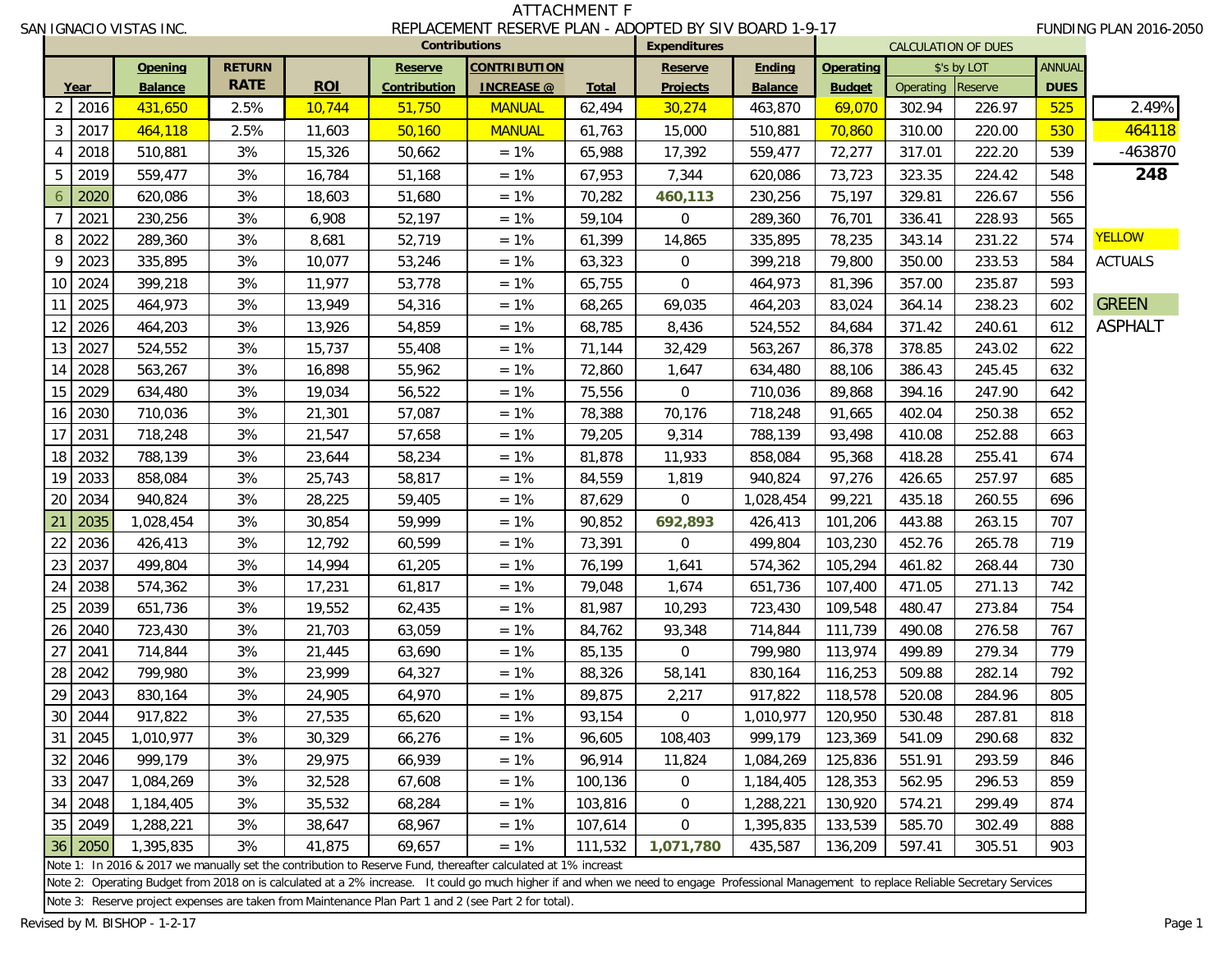## **GREEN ASPHALT PROPOSED 2017**

## **Maintenance Plan**<br>(US Dollars)

San Ignacio Vistas, Inc.

|    | Streets (Part1) |                |                    |             |                     |             |                   |  |  |
|----|-----------------|----------------|--------------------|-------------|---------------------|-------------|-------------------|--|--|
|    |                 | <b>GREEN</b>   | <b>Crack</b>       | <u>Curb</u> | <b>Seal</b>         | <u>Fog</u>  | <b>ROAD</b>       |  |  |
|    | <u>Year</u>     | <b>ASPHALT</b> | <b>Seal</b>        | <b>Seal</b> | Coat                | <b>Seal</b> | Repairs           |  |  |
| 1  | 2016            | 382,000        | 9,615              | 24,428      | 38,757              | 24,105      | 25,000            |  |  |
| 2  | 2017            | 389,389        | 10,096             | 24,917      | 39,532              | 24,587      | 25,500            |  |  |
| 3  | 2018            | 397,177        | 10,601             | 25,415      | 40,323              | 25,079      | 26,010            |  |  |
| 4  | 2019            | 409,092        | 11,131             | 26,177      | 41,129              | 25,580      | 26,530            |  |  |
| 5  | 2020            | 421,365        | 11,687             | 26,963      | 41,952              | 26,092      | 27,061            |  |  |
| 6  | 2021            | 434,006        | 12,271             | 27,772      | 42,791              | 26,614      | 27,602            |  |  |
| 7  | 2022            | 447,026        | 12,885             | 28,605      | 43,647              | 27,146      | 28,154            |  |  |
| 8  | 2023            | 460,437        | 13,529             | 29,463      | 44,520              | 27,689      | 28,717            |  |  |
| 9  | 2024            | 474,250        | 14,206             | 30,347      | 45,410              | 28,243      | 29,291            |  |  |
| 10 | 2025            | 488,477        | 14,916             | 31,257      | 46,318              | 28,808      | 29,877            |  |  |
| 11 | 2026            | 503,132        | 15,662             | 32,195      | 47,245              | 29,384      | 30,475            |  |  |
| 12 | 2027            | 518,226        | 16,445             | 33,161      | 48,189              | 29,972      | 31,084            |  |  |
| 13 | 2028            | 533,772        | 17,267             | 34,155      | 49,153              | 30,571      | 31,706            |  |  |
| 14 | 2029            | 549,786        | 18,131             | 35,180      | 50,136              | 31,182      | 32,340            |  |  |
| 15 | 2030            | 566,279        | 19,037             | 36,236      | 51,139              | 31,806      | 32,987            |  |  |
| 16 | 2031            | 583,267        | 19,989             | 37,323      | 52,162              | 32,442      | 33,647            |  |  |
| 17 | 2032            | 600,766        | 20,988             | 38,442      | 53,205              | 33,091      | 34,320            |  |  |
| 18 | 2033            | 618,788        | 22,038             | 39,596      | 54,269              | 33,753      | 35,006            |  |  |
| 19 | 2034            | 637,352        | 23,140             | 40,783      | 55,355              | 34,428      | 35,706            |  |  |
| 20 | 2035            | 656,473        | 24,297             | 42,007      | 56,462              | 35,116      | 36,420            |  |  |
| 21 | 2036            | 676,167        | 25,511             | 43,267      | 57,591              | 35,819      | 37,149            |  |  |
| 22 | 2037            | 696,452        | 26,787             | 44,565      | 58,743              | 36,535      | 37,892            |  |  |
| 23 | 2038            | 717,345        | 28,126             | 45,902      | 59,918              | 37,266      | 38,649            |  |  |
| 24 | 2039            | 738,866        | 29,533             | 47,279      | 61,116              | 38,011      | 39,422            |  |  |
| 25 | 2040            | 761,032        | $\frac{31,009}{2}$ | 48,698      | <mark>62,338</mark> | 38,771      | 40,211            |  |  |
| 26 | 2041            | 783,863        | 32,560             | 50,158      | 63,585              | 39,547      | 41,015            |  |  |
| 27 | 2042            | 807,379        | 34,188             | 51,663      | 64,857              | 40,338      | $\frac{41,835}{}$ |  |  |
| 28 | 2043            | 831,600        | 35,897             | 53,213      | 66,154              | 41,144      | 42,672            |  |  |
| 29 | 2044            | 856,548        | 37,692             | 54,809      | 67,477              | 41,967      | 43,526            |  |  |
| 30 | 2045            | 882,244        | 39,577             | 56,454      | 68,826              | 42,807      | 44,396            |  |  |
| 31 | 2046            | 908,712        | 41,555             | 58,147      | 70,203              | 43,663      | 45,284            |  |  |
| 32 | 2047            | 935,973        | 43,633             | 59,892      | 71,607              | 44,536      | 46,190            |  |  |
| 33 | 2048            | 964,052        | 45,815             | 61,689      | 73,039              | 45,427      | 47,114            |  |  |
| 34 | 2049            | 992,974        | 48,106             | 63,539      | 74,500              | 46,335      | 48,056            |  |  |
| 35 | 2050            | 1,022,763      | 50,511             | 65,445      | 75,990              | 47,262      | 49,017            |  |  |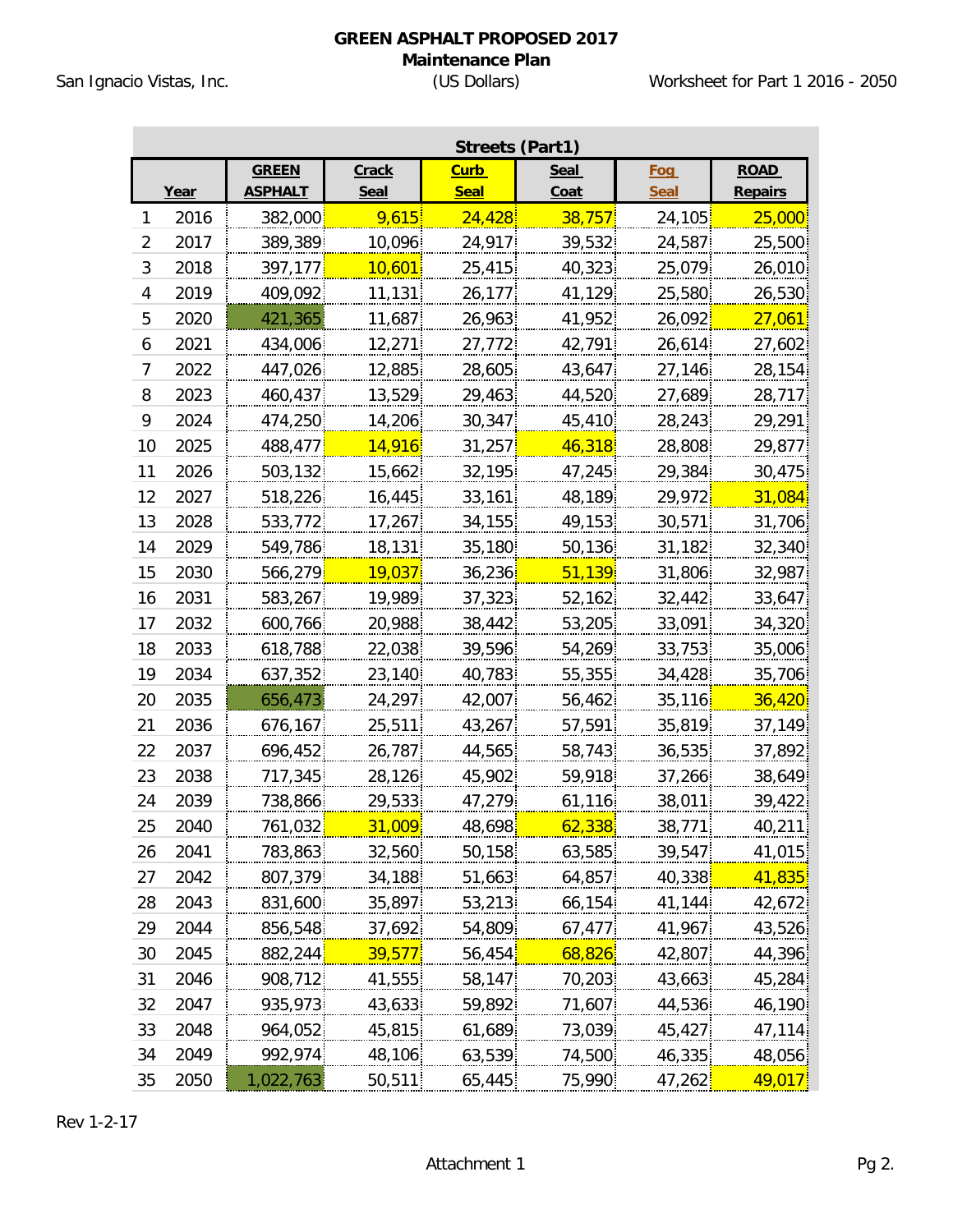San Ignacio Vistas, Inc.

#### NOTES:

**Green Asphalt** 2016 bid received from Tucson Asphalt on February 18, 2016 for Rubberized Asphalt Overlay (423,196 SF): Green Asphalt tm. Sweep, clean and tack coat the existing pavement as needed to prepare for Green. Furnish, deliver and install our patent pending "Green Asphalt Rubber Poly" overlay, at an average compacted thickness of 3/4 inches thick. Fill large cracks and low areas ahead of the paver with Green Asphalt, includes sewer, water and manhole riser rings. This bid includes Restripe per existing layout. as well as including sales tax Tucson Asphalt estimated 423196 sq, but Association Reserves estimated **417339 s**o we adjusted (Don white estimates is 415897)

**Crack seal** posted actual cost from 2014 was \$7,205 tax included and was done by Adobe Asphalt, but proposals varied from that low cost to proposals from Sunland Asphalt & Cholla Asphalt that were each near \$17,000. A \$10,000 estimate to be used for the reserve plan for 2017 was considered prudent. The road sub-committee believes that the inflation factor for crack seal should be 2% greater than the 2% used for other road maintenance categories. The justification for this is that there are more linear feet of cracks each year added to the normal increase in labor and material. Both Duane Huff of Sunland Asphalt and Brian Westen of Pima County DOT stated that after a SAM that crack seal would only need to be applied half way through the 10 year expected life of the SAM. Inflation rate for crack seal is 4%

*Curb seal has been eliminated and will be dealt with on an ongoing basis when crack seal is done*

**Seal coat** estimated cost of \$.82 psy for 2016 was derived from estimates from Sunland Asphalt at \$.75 psy and Adobe Asphalt at \$.81 - \$.85 psy. Costs vary based on the sealant used. The 2016 cost would be \$.82 x 46,371 sy = \$38,024 x taxes at 3.965% = \$39,532. If a SAM is to be done in 2021, the 2017 seal coat would be the last one done until one summer after the roads are removed and replaced. *Fog seal* would replace seal coat as the preferred method. Both Duane Huff of Sunland Asphalt and Brian Westen of Pima County DOT concur that this is an acceptable approach.

*Road Repairs* now combines both Major and Minor and the dollars are based upon recent actual experience. Inflation rate for Road Repairs is 2% until 2024, in 2025 a plugged number, changing to 3% in 2026 forward

See Part 2 for balance of Maintenance Plan.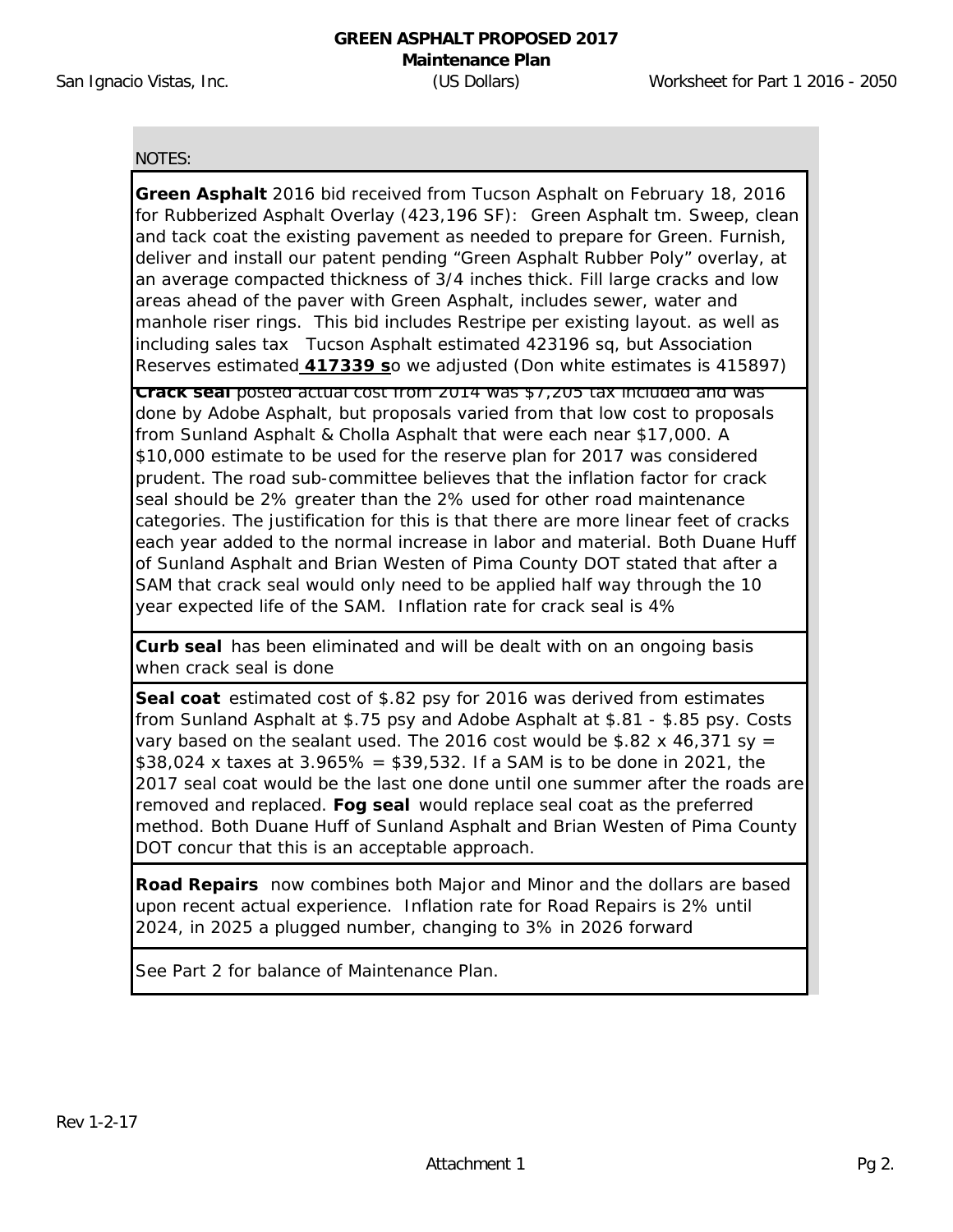| Concrete, Erosion Mitigation, Monuments etc. (Part 2) |      |          |                   |                  |              |  |  |  |  |
|-------------------------------------------------------|------|----------|-------------------|------------------|--------------|--|--|--|--|
|                                                       |      | Concrete | <b>Erosion</b>    |                  |              |  |  |  |  |
|                                                       | Year | Repair   | <b>Mitigation</b> | <b>Monuments</b> | <b>Other</b> |  |  |  |  |
| 1                                                     | 2016 | 6,527    | 6,936             | 1,061            | 1,273        |  |  |  |  |
| 2                                                     | 2017 | 6,658    | 13,000            | 1,082            | 2,000        |  |  |  |  |
| 3                                                     | 2018 | 6,791    | 7,200             | 1,104            | 1,324        |  |  |  |  |
| 4                                                     | 2019 | 6,927    | 7,344             | 1,126            | 1,350        |  |  |  |  |
| 5                                                     | 2020 | 7,066    | 7,491             | 1,148            | 1,377        |  |  |  |  |
| 6                                                     | 2021 | 7,207    | 7,641             | 1,171            | 1,405        |  |  |  |  |
| 7                                                     | 2022 | 7,351    | 7,794             | 2,438            | 4,633        |  |  |  |  |
| 8                                                     | 2023 | 7,498    | 7,949             | 1,243            | 1,492        |  |  |  |  |
| 9                                                     | 2024 | 7,648    | 8,108             | 1,268            | 1,522        |  |  |  |  |
| 10                                                    | 2025 | 7,801    | 8,271             | 1,293            | 1,552        |  |  |  |  |
| 11                                                    | 2026 | 7,957    | 8,436             | 1,319            | 1,583        |  |  |  |  |
| 12                                                    | 2027 | 8,116    | 8,605             | 1,345            | 1,615        |  |  |  |  |
| 13                                                    | 2028 | 8,278    | 8,777             | 1,372            | 1,647        |  |  |  |  |
| 14                                                    | 2029 | 8,444    | 8,952             | 1,400            | 1,680        |  |  |  |  |
| 15                                                    | 2030 | 8,613    | 9,131             | 1,428            | 1,714        |  |  |  |  |
| 16                                                    | 2031 | 8,785    | 9,314             | 1,456            | 1,748        |  |  |  |  |
| 17                                                    | 2032 | 8,961    | 9,500             | 2,972            | 5,646        |  |  |  |  |
| 18                                                    | 2033 | 9,140    | 9,690             | 1,516            | 1,819        |  |  |  |  |
| 19                                                    | 2034 | 9,323    | 9,884             | 1,546            | 1,855        |  |  |  |  |
| 20                                                    | 2035 | 9,509    | 10,082            | 1,577            | 1,892        |  |  |  |  |
| 21                                                    | 2036 | 9,699    | 10,283            | 1,609            | 1,930        |  |  |  |  |
| 22                                                    | 2037 | 9,893    | 10,489            | 1,641            | 1,969        |  |  |  |  |
| 23                                                    | 2038 | 10,091   | 10,699            | 1,674            | 2,008        |  |  |  |  |
| 24                                                    | 2039 | 10,293   | 10,913            | 1,707            | 2,048        |  |  |  |  |
| 25                                                    | 2040 | 10,499   | 11,131            | 1,741            | 2,089        |  |  |  |  |
| 26                                                    | 2041 | 10,709   | 11,354            | 1,776            | 2,131        |  |  |  |  |
| 27                                                    | 2042 | 10,923   | 11,581            | 16,306           | 6,883        |  |  |  |  |
| 28                                                    | 2043 | 11,142   | <u>11,812</u>     | 1,848            | 2,217        |  |  |  |  |
| 29                                                    | 2044 | 11,364   | 12,049            | 1,885            | 2,261        |  |  |  |  |
| 30                                                    | 2045 | 11,592   | 12,290            | 1,923            | 2,307        |  |  |  |  |
| 31                                                    | 2046 | 11,824   | 12,535            | 1,961            | 2,353        |  |  |  |  |
| 32                                                    | 2047 | 12,060   | 12,786            | 2,000            | 2,400        |  |  |  |  |
| 33                                                    | 2048 | 12,301   | 13,042            | 2,040            | 2,448        |  |  |  |  |
| 34                                                    | 2049 | 12,547   | 13,303            | 2,081            | 2,497        |  |  |  |  |
| 35                                                    | 2050 | 12,798   | 13,569            | 2,123            | 2,547        |  |  |  |  |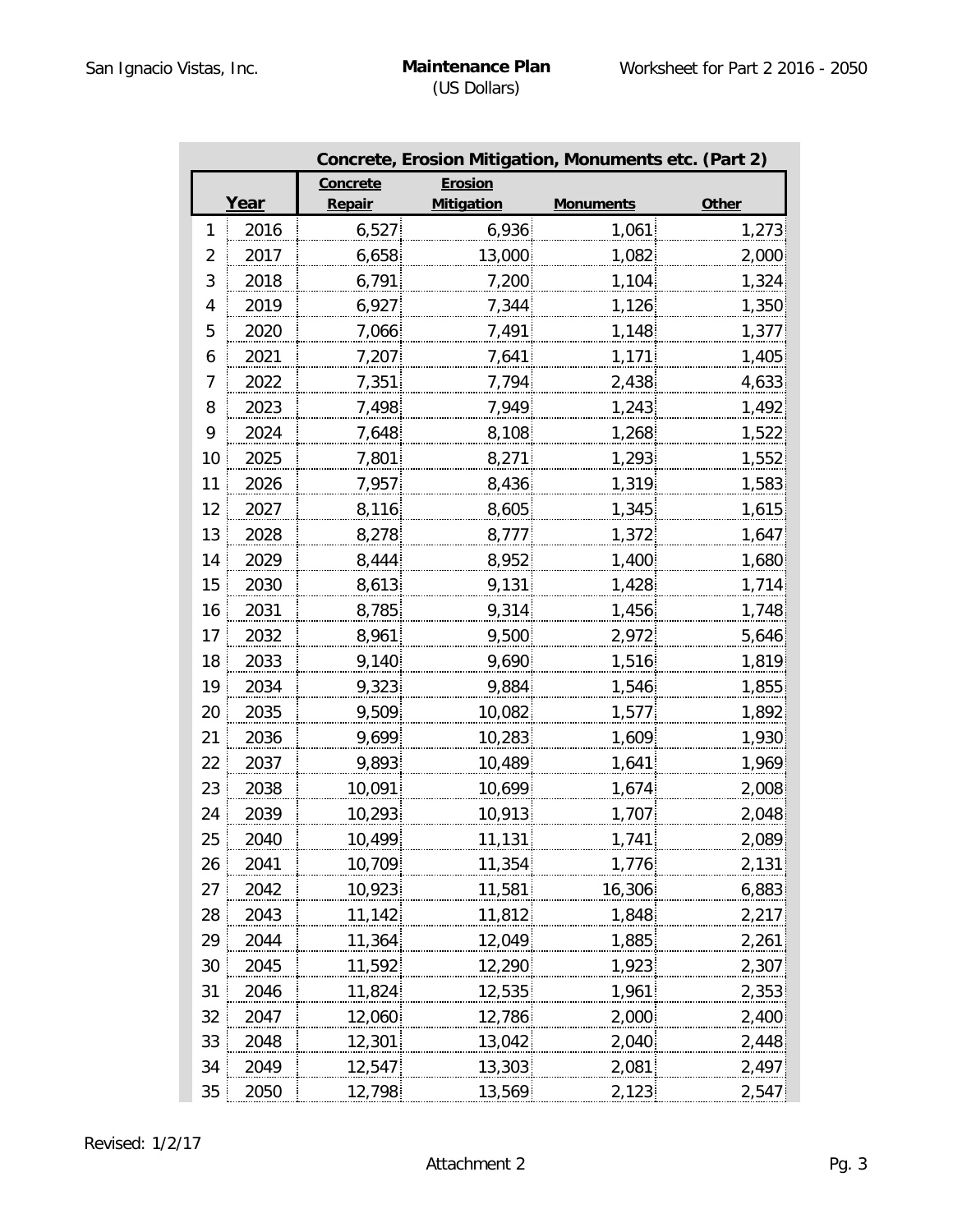## NOTES:

Concrete repairs includes Curbs at a base estimated cost in 2012 = \$29 plf x 100 linear feet =  $$2,900 + \text{ taxes} \ @ \ 3.965\% = $3,015, \text{ Sidewalks} \ \text{at a base}$ estimated cost in 2012 = \$11.60 plf x 250 linear feet = \$2,900 + taxes  $\oslash$  $3.965\% = $3,015$  and the concrete portions of the *storm sewer system*. AR recommends five year intervals, we are using six year intervals beginning in 2016.

Erosion Mitigation contains two components. First based upon the recommendations of Westland Resources it is imperative that deferred remediation that they estimate will cost \$66,575 be conducted in the near term. Second Westland Resources also strongly recommended periodic maintenance including inspections and clearing of all drainage channels, swales, piping, structures and riprap to remove sediment build up and ensure proper drainage flow. To this estimate \$7,700 has been added for 2014 to complete Erosion Project 1b on page F-1 of long range plan. AR estimates a cost of about \$10,000 (if done in 2012) every five years from the completion of the first remediation. The long range plan has scheduled \$5,000 per year of operating funds for some of the same items so the Reserve Plan is using a reduced number of \$5,000 every five years for mitigation projects.

Monuments need periodic refurbishing, repainting and the signage will need to be modernized from time to time. AR recommends repainting every six years at a cost of about \$1,000, refurbishing every ten years at a cost of about \$1,000 and modernizing the signage every thirty years at a cost of about \$7,000. We are using six, twelve and thirty seven years in this plan so that in 2034 all three are done.

## Other includes the following:

Street Signs need to be repaired/refurbished every ten years or so at a cost of about \$2,000 per AR. We are using twelve years beginning in 2014. Stucco Walls facing several of our parking areas need repainting every six years at a cost of about \$1,200 per AR and the *Culvert Rails* every twelve years for about \$600 beginning in 2014. Reserve Study is needed every five years. Study was done in 2012 at a cost of \$810. In 2014 the long range plan proposes \$2,000 to re-coat metal railings and to repaint and repaire the reflective tape on the parking area posts.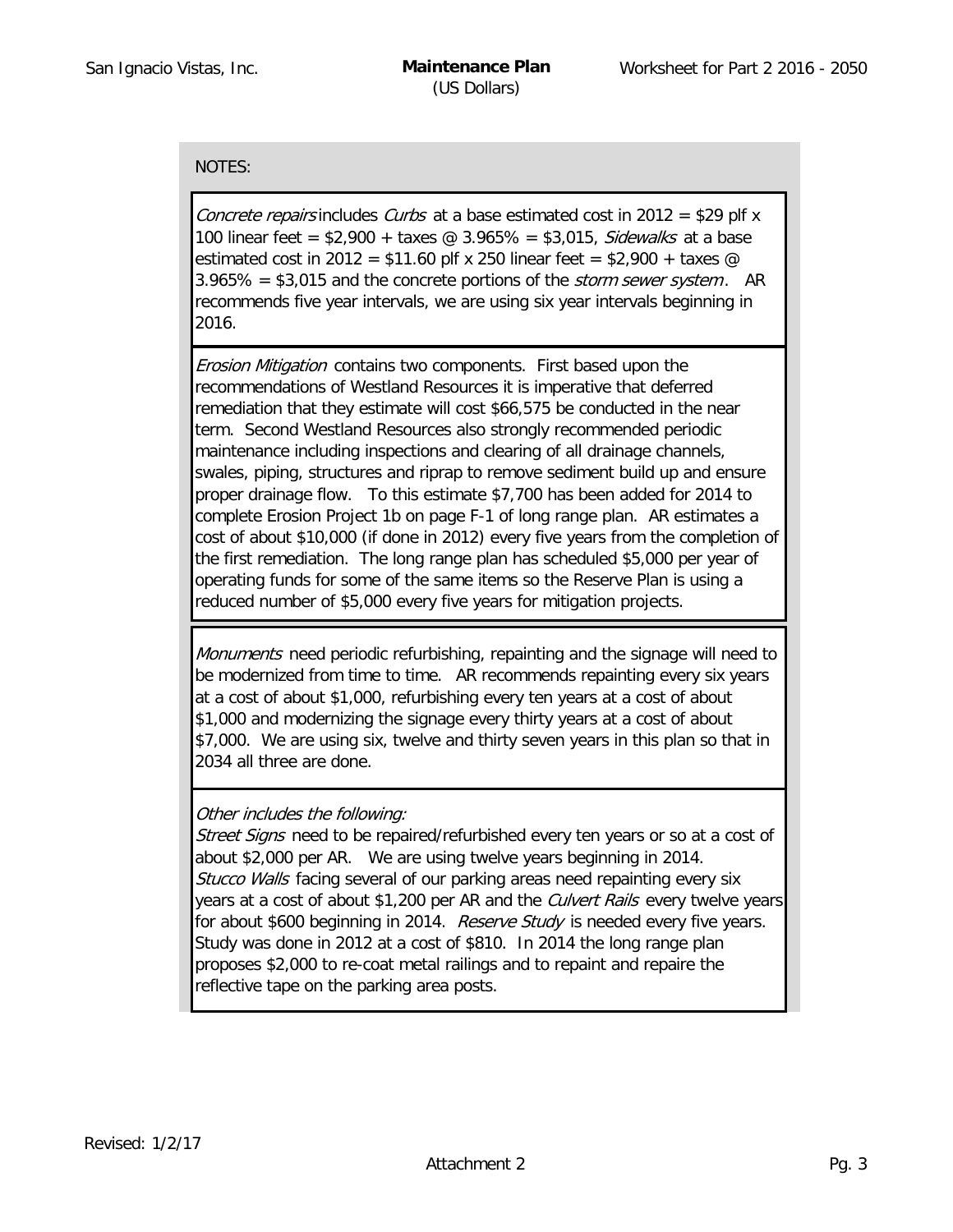## **Maintenance Plan**  (US Dollars)

|                | Streets (Part1) |                |        |        |             |                |                  |  |  |
|----------------|-----------------|----------------|--------|--------|-------------|----------------|------------------|--|--|
|                |                 | <b>GREEN</b>   | Crack  | Seal   | <b>Curb</b> | Road           |                  |  |  |
|                | Year            | <b>ASPHALT</b> | Seal   | Coat   | Seal        | <b>Repairs</b> | <b>Total</b>     |  |  |
| $\overline{2}$ | 2016            |                | 8,551  |        |             | 14,787         | 23,338           |  |  |
| 3              | 2017            |                |        |        |             |                | $\overline{0}$   |  |  |
| 4              | 2018            |                | 10,601 |        |             |                | 10,601           |  |  |
| 5              | 2019            |                |        |        |             |                | $\overline{0}$   |  |  |
| 6              | 2020            | 421,365        | 11,687 |        |             | 27,061         | 460,113          |  |  |
| 7              | 2021            |                |        |        |             |                | $\overline{0}$   |  |  |
| 8              | 2022            |                |        |        |             |                | $\overline{0}$   |  |  |
| 9              | 2023            |                |        |        |             |                | $\overline{0}$   |  |  |
| 10             | 2024            |                |        |        |             |                | $\mathbf{0}$     |  |  |
| 11             | 2025            |                | 14,916 | 46,318 |             |                | 61,234           |  |  |
| 12             | 2026            |                |        |        |             |                | $\mathbf{0}$     |  |  |
| 13             | 2027            |                |        |        |             | 31,084         | 31,084           |  |  |
| 14             | 2028            |                |        |        |             |                | $\overline{0}$   |  |  |
| 15             | 2029            |                |        |        |             |                | $\boldsymbol{0}$ |  |  |
| 16             | 2030            |                | 19,037 | 51,139 |             |                | 70,176           |  |  |
| 17             | 2031            |                |        |        |             |                | $\overline{0}$   |  |  |
| 18             | 2032            |                |        |        |             |                | $\overline{0}$   |  |  |
| 19             | 2033            |                |        |        |             |                | $\overline{0}$   |  |  |
| 20             | 2034            |                |        |        |             |                | $\boldsymbol{0}$ |  |  |
| 21             | 2035            | 656,473        |        |        |             | 36,420         | 692,893          |  |  |
| 22             | 2036            |                |        |        |             |                | $\boldsymbol{0}$ |  |  |
| 23             | 2037            |                |        |        |             |                | $\overline{0}$   |  |  |
| 24             | 2038            |                |        |        |             |                | $\overline{0}$   |  |  |
| 25             | 2039            |                |        |        |             |                | $\overline{0}$   |  |  |
| 26             | 2040            |                | 31,009 | 62,338 |             |                | 93,348           |  |  |
| 27             | 2041            |                |        |        |             |                | $\overline{0}$   |  |  |
| 28             | 2042            |                |        |        |             | 41,835         | 41,835           |  |  |
| 29             | 2043            |                |        |        |             |                | 0                |  |  |
| 30             | 2044            |                |        |        |             |                | 0                |  |  |
| 31             | 2045            |                | 39,577 | 68,826 |             |                | 108,403          |  |  |
| 32             | 2046            |                |        |        |             |                | 0                |  |  |
| 33             | 2047            |                |        |        |             |                | 0                |  |  |
| 34             | 2048            |                |        |        |             |                | $\overline{0}$   |  |  |
| 35             | 2049            |                |        |        |             |                | $\overline{0}$   |  |  |
| 36             | 2050            | 1,022,763      |        |        |             | 49,017         | 1,071,780        |  |  |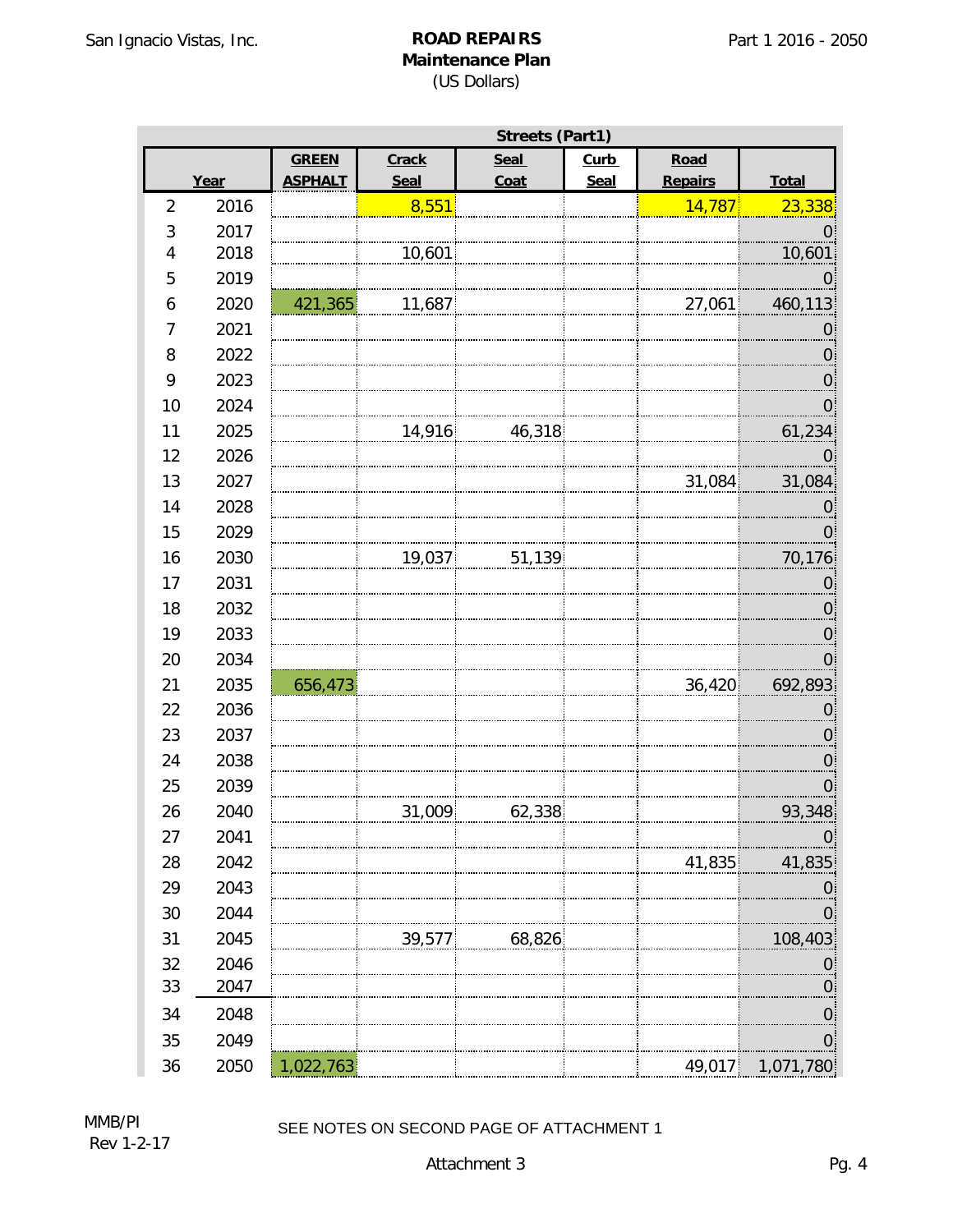## **Maintenance Plan**  (US Dollars)

| Curbs, Drainage, Sidewalks, Walls etc. (Part 2) |              |          |                    |                       |              |                           |                           |  |  |
|-------------------------------------------------|--------------|----------|--------------------|-----------------------|--------------|---------------------------|---------------------------|--|--|
|                                                 |              | Concrete | <b>Erosion</b>     |                       |              | <b>Total</b>              | <b>Total</b>              |  |  |
|                                                 | Year         | Repair   | <b>Mitigation</b>  | <b>Monuments</b>      | <b>Other</b> | Part 1                    | Part 1 & 2                |  |  |
| $\overline{2}$                                  | 2016         |          | 6,936              |                       |              | 23,338                    | 30,274                    |  |  |
| $\sqrt{3}$                                      | 2017         |          | 13,000             |                       | 2,000        | $\Omega$                  | 15,000                    |  |  |
| 4                                               | 2018         | 6,791    |                    |                       |              | 10,601                    | 17,392                    |  |  |
| 5                                               | 2019         |          | 7,344              |                       |              | $\Omega$                  | 7,344                     |  |  |
| 6<br>$\overline{7}$                             | 2020<br>2021 |          |                    |                       |              | 460,113<br>$\overline{0}$ | 460,113<br>$\overline{0}$ |  |  |
| 8                                               | 2022         |          | 7,794              | 2,438                 | 4,633        | $\mathbf 0$               | 14,865                    |  |  |
| 9                                               | 2023         |          |                    |                       |              | $\mathbf 0$               | $\mathbf 0$               |  |  |
| 10                                              | 2024         |          |                    |                       |              | $\overline{0}$            | $\mathbf 0$               |  |  |
| 11                                              | 2025         | 7,801    |                    |                       |              | 61,234                    | 69,035                    |  |  |
| 12                                              | 2026         |          | 8,436              |                       |              | $\overline{0}$            | 8,436                     |  |  |
| 13                                              | 2027         |          |                    | 1,345                 |              | 31,084                    | 32,429                    |  |  |
| 14                                              | 2028         |          |                    |                       | 1,647        | $\mathbf 0$               | 1,647                     |  |  |
| 15                                              | 2029         |          |                    |                       |              | $\overline{0}$            | $\theta$                  |  |  |
| 16                                              | 2030         |          |                    |                       |              | 70,176                    | 70,176                    |  |  |
| 17                                              | 2031         |          | 9,314              |                       |              | $\mathbf 0$               | 9,314                     |  |  |
| 18                                              | 2032         | 8,961    |                    | 2,972                 |              | $\mathbf 0$               | 11,933                    |  |  |
| 19                                              | 2033         |          |                    |                       | 1,819        | $\mathbf 0$               | 1,819                     |  |  |
| 20                                              | 2034         |          |                    |                       |              | $\overline{0}$            | $\overline{0}$            |  |  |
| 21                                              | 2035         |          |                    |                       |              | 692,893                   | 692,893                   |  |  |
| 22                                              | 2036         |          |                    |                       |              | $\mathbf 0$               | $\boldsymbol{0}$          |  |  |
| 23                                              | 2037         |          |                    | 1,641                 |              | $\overline{0}$            | 1,641                     |  |  |
| 24                                              | 2038         |          |                    |                       | 1,674        | $\mathbf 0$               | 1,674                     |  |  |
| 25                                              | 2039         | 10,293   |                    |                       |              | $\mathbf 0$               | 10,293                    |  |  |
| 26                                              | 2040         |          |                    |                       |              | 93,348                    | 93,348                    |  |  |
| 27                                              | 2041         |          |                    |                       |              | $\overline{0}$            | $\theta$                  |  |  |
| 28                                              | 2042         |          |                    | 16,306                |              | 41,835                    | 58,141                    |  |  |
| 29                                              | 2043         |          |                    |                       | 2,217        | $\mathbf 0$               | 2,217                     |  |  |
| 30                                              | 2044         |          |                    |                       |              | $\overline{0}$            | $\Omega$                  |  |  |
| 31                                              | 2045         |          |                    |                       |              | 108,403                   | 108,403                   |  |  |
| 32                                              | 2046         | 11,824   |                    |                       |              | $\mathbf 0$               | 11,824                    |  |  |
| 33                                              | 2047         |          |                    |                       |              | $\mathbf 0$               | $\mathbf 0$               |  |  |
| 34                                              | 2048         |          |                    |                       |              | $\mathbf 0$               | $\boldsymbol{0}$          |  |  |
| 35                                              | 2049         |          |                    |                       |              | $\overline{0}$            | $\overline{0}$            |  |  |
| 36                                              | 2050         |          |                    | = actual expenditures |              | 1,071,780                 | 1,071,780                 |  |  |
|                                                 |              |          | 2017 budget<br>$=$ |                       |              |                           |                           |  |  |